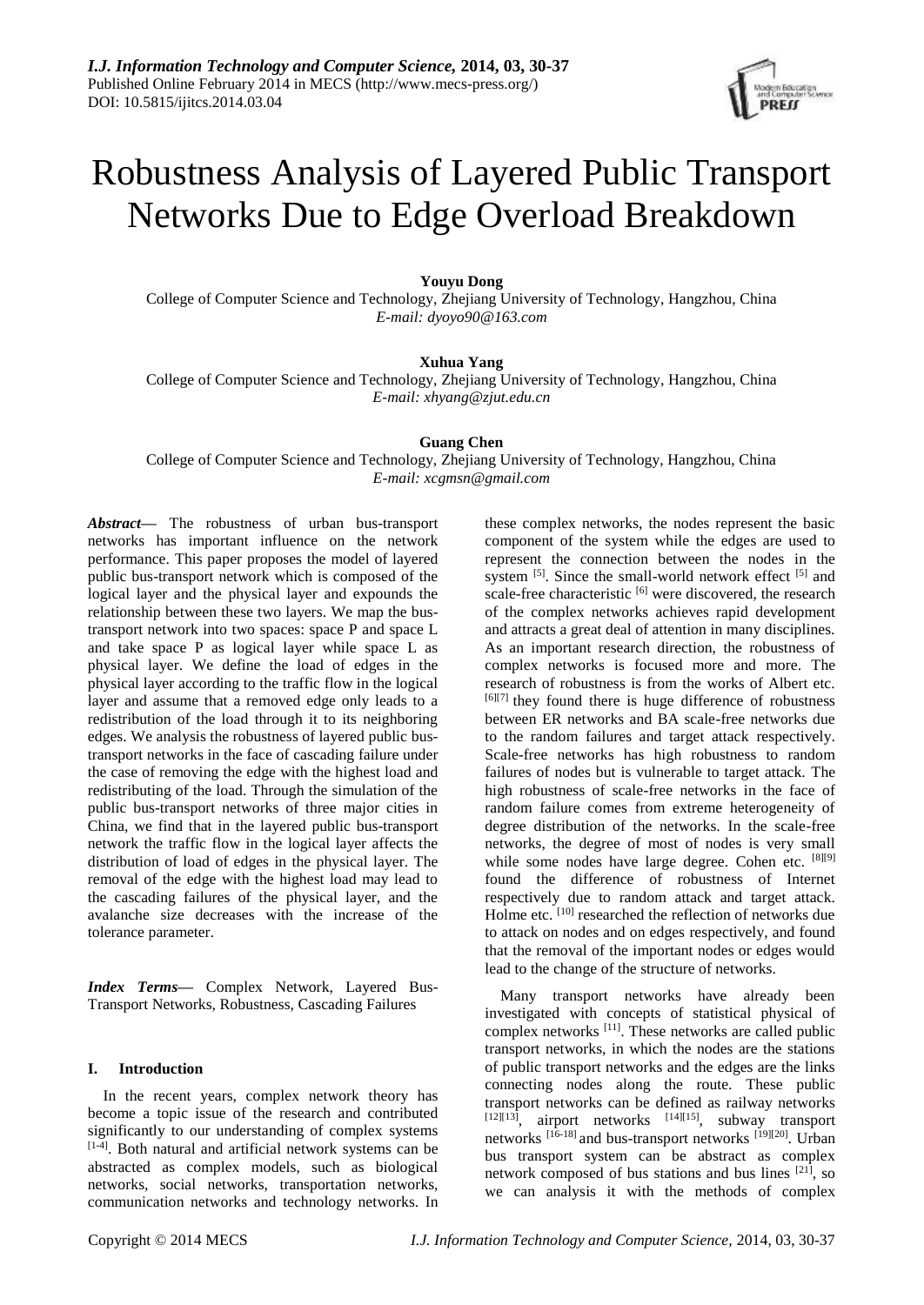networks. The robustness of the public bus-transport network is an important measurement of the urban transportation performance; it has a great deal of theoretical significance and practical significance to research on it. Von Ferber etc. <sup>[22]</sup> used different attack strategies to the bus-transport networks of 14 cities; these networks may exhibit scale-free behavior. They focused on the influence on the characteristics of public transport networks after removal of the nodes. Through simulating different attack strategies they elaborated vulnerability criteria allow to find the minimum removal strategy to achieve maximum damage effect on these systems. Mirko Scha fer etc.  $[23]$  proposed a proactive measure to enhance the robustness of heterogeneously loaded networks against cascades of overload failures. It is based on load dependent weights and uses each shortest flow path to assign more homogeneous load on nodes and edges to enhance the networks robustness and at the same time reduce the investment costs.

All the research mentioned above achieved important results on robustness of complex networks. But in terms of most of the research on robustness of complex networks, on one hand, they considered the networks as distinct object, but in fact most of them are only a part of large systems with layered structure, and these coexisting topologies interact and depend on each other. For instance, in a layered transport network, the nodes in the lower layer are the stations in the transport networks while the edges are the existing lines connecting neighboring stations. In the upper layer, the nodes also represent the stations in the transport networks, but the definition of the edges is different. The edges in the upper layer connect the first and the last station in a particular route. The lower layer describes the physical infrastructure in the transport networks, it is also called physical layer. At the same time, the upper layer describes the traffic flows in the physical layer, it is also called logical layer. A logical network composed by traffic demands maps into the physical network composed by physical infrastructures  $[24][25]$ . In a layered network, the topological structure of every layer maybe different, so its robustness changes along with the network structure due to different attack strategies. On the other hand, the traditional researches on the cascading failures focus mostly on the static failures of nodes (edges) without consideration of the load on the nodes (edges). In fact, most of networks have load, and the load on the networks is dynamical. When the structure of the network changes, such as adding new nodes (edges) or removing nodes (edges), the load of the network will be redistributed [10][26][27][28]. The redistribution of the load may lead to cascading failures even the collapse of the whole network.

Cascading failures refer to the subsequent failure of other parts of a network induced by the failures of or attack on only a few nodes (or edges). It can occur in many physical systems. Evidence has shown that locally emerging cascading failures in networks can

influence the entire network, often resulting in largescale collapse in the network. For example, the largest blackout in US history took place on 14 August 2003 due to failure in the power grid and breakdowns of the internet. A number of aspects of cascading failures in complex networks have been discussed in literature. However, in the research of the cascading failures, most works paid close attention on the breakdown triggered by nodes in single network, the failures triggered by edges in layered networks are also significant for the network security, it is worthwhile to investigate it.

This paper proposes a model of cascading failures with the removal of the edge with the highest load and researches the robustness of layered bus-transport network composed of space P layer and space L layer in three major cities of China. In space P, the nodes represent the bus stations, and an edge connects two bus stations when at least one bus route provides service. In space L, the nodes also represent the bus stations, but an edge exists between two bus stations only if they are the consecutive stations on at least one bus route. We take the space P as logical layer and the space L as the physical layer, and then we obtain a layered bustransport network. We find that in the layered bustransport networks, the traffic flow of logical layer can be mapped on the physical layer and affects the load distribution of physical layer, as the result the edges of physical layer have different load.

In this letter, we remove the physical edge which has the highest load, and because of the load of the removal edge will be redistributed to its neighbor edges. After one neighbor edge receives additional load, its total load may beyond its capacity and trigger the failure of this edge. This process is repeated until there are no overloaded edges. It will even lead to collapse of the entire network. Through research of the avalanche size caused by removal of the edge with the highest load we can analysis the robustness of the layered bus-transport network. Our research will apply basis for further management and optimization of urban public traffic networks.

The organization of this paper is as follows. In the next section, we will describe the layered bus-transport network model in details and propose the method of redistribution of load. In the section 3, the results of the simulation of cascading failures are provided and discussed by measuring the public bus-transport networks in three major cities. Finally, section 4 presents our conclusions.

# **II. The Layered Model and Method of Redistribution**

The multilayer structure is well researched in the computer networks. In the two-layer model, the lower layer is called physical layer while the upper layer is called logical layer. The upper layer can mapped onto the lower layer. For example, in the computer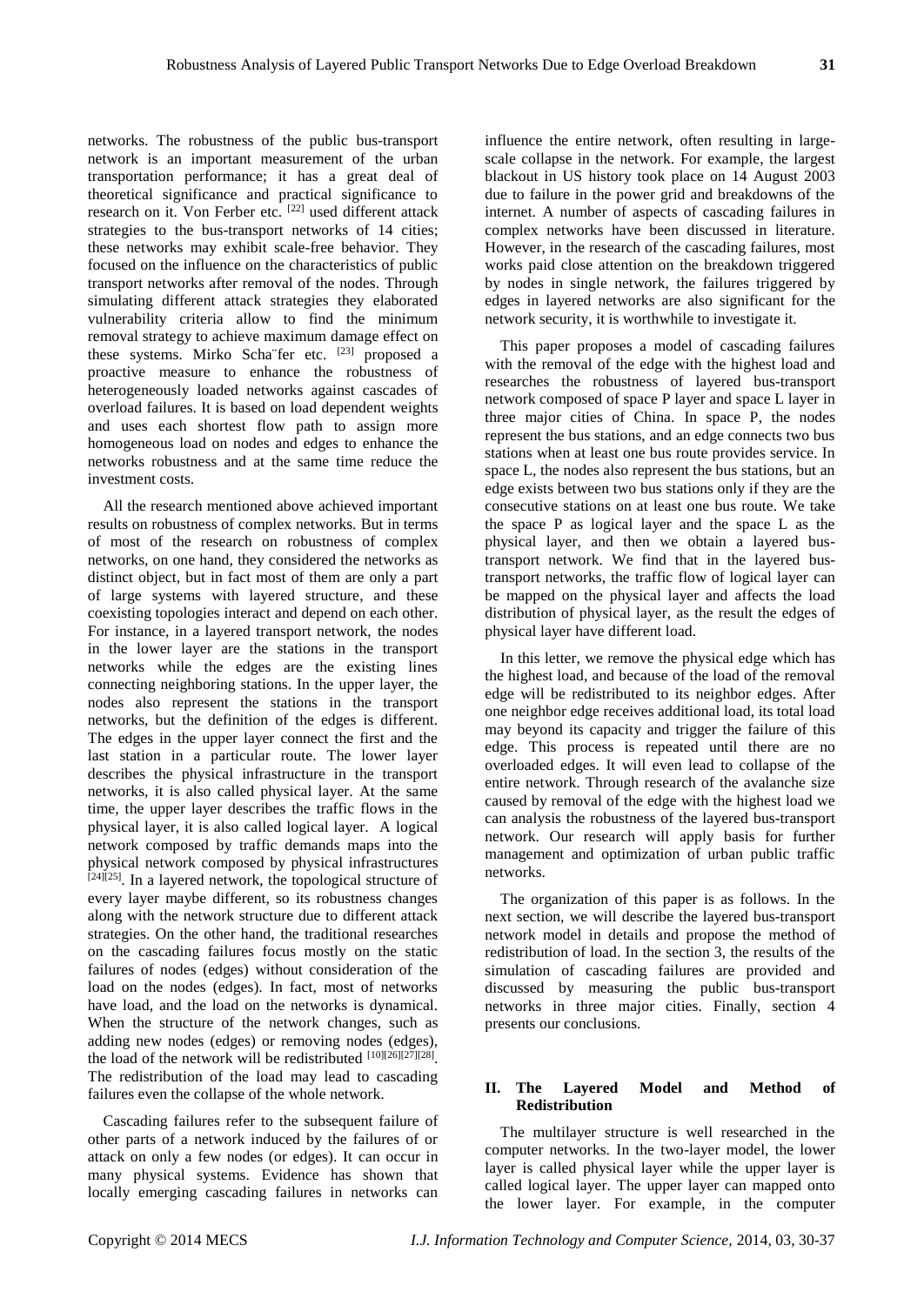communication network, the network is composed of two layers: the IP layer and the optical layer (such as cables and optical fibers) [29]. The IP layer is mapped onto the optical layer. Though the topology of each layer is different, the lower layer provides service for the upper layer while the traffic flow in the upper layer is undertaken by the lower layer.

Similarly, it is convenient to view a public transport network as a two-layer network like computer communication network. In a layered public transport network, the physical layer represents the physical infrastructures while the logical layer represents the traffic flow on the infrastructures. For instance, in a layered railway network, the nodes in the physical layer represent the stations and the edges are the existing rail tracks connecting neighboring stations. The nodes in the logical layer also represent the stations while the edges represent the connection between the first and the last station of a particular train route. This layered framework allows us to study the relation of traffic

infrastructures and traffic flow and the robustness due to cascading failures  $[24][25]$ .

#### **2.1 The Model of Layered Bus-Transport Network**

We focus our research on the bus-transport network, so we can use the theory mentioned above to establish a layered model for the urban public bus-transport networks. To our knowledge, an urban bus-transport network can be mapped into two spaces: space P and space L  $^{[30-32]}$ . In both spaces, nodes have the same meaning, they represent the bus stations. But the definition of edges is different. In the space P, an edge connects two nodes when at least one bus line or one bus provides service between these two bus stations. In the space L, an edge between two nodes exits only if they are consecutive stations on at least one bus line. Fig.1 is a simple description of space P and space L. s1~s9 represent the stations, the dashed line and solid line represent two different bus lines.



Fig. 1: The description of the bus-transport network

In the Fig.1, The subgraph (a) describes space L while the subgraph (b) describes space P. We can see that in a network with two bus lines, there are more edges in the space P than in the space L.

With the idea mentioned above, we may think that space P describes a kind of traffic flow while space L represents the information of the bus lines, which is the physical infrastructure of the flow [33][34]. In fact, because of space L does not contain the case that two buses may run the same road but not share all their stations, it can't describe the road network exactly. But due to it can draw most of the roads, so here we can use it to represent the road network. To construct a twolayer network for the bus-network, we take space P as the logical layer and space L as the physical layer, and then we establish a layered urban public bus-transport network which will help us to analysis the robustness of public transport network due to cascading failures.

#### **2.2 The Method of Load Redistribution**

In the two-layer model, the edges of both layers can have weights assigned to them and denoted by

 $w(.)$  with  $w = 1$  for unweighted network. Every logical edge  $e^{\lambda} = (\mu^{\lambda}, v^{\lambda})$  is mapped on physical layer as a path  $M(e^{\lambda})$  connecting the node  $\mu^{\phi}$  and  $\nu^{\phi}$  in the physical layer, corresponding to the node  $\mu^{\lambda}$  and  $\nu^{\lambda}$  in the logical layer. We set the load of an edge  $e^{\phi}$  in the physical layer as the sum of weights of all logical edges whose paths traverse this edge [35].

$$
l(e^{\phi}) = \sum_{e^{\lambda}:e^{\phi} \in M(e^{\lambda})} w(e^{\lambda})
$$
 (1)

The load on an edge can be seen as the traffic flow traverse over it. Here we consider space P and space L as unweighted networks, so the load of edge  $e^{\phi}$  in the physical layer is actually the total number of edges in the logical layer which are mapped over the edge  $e^{\phi}$ , and we assume this load to be the initial load of edge in physical layer.

In the physical layer, when an edge  $e_{ij}$  connecting the node  $i$  and  $j$  is attacked or random failure, the load on it will be redistributed to the neighboring edges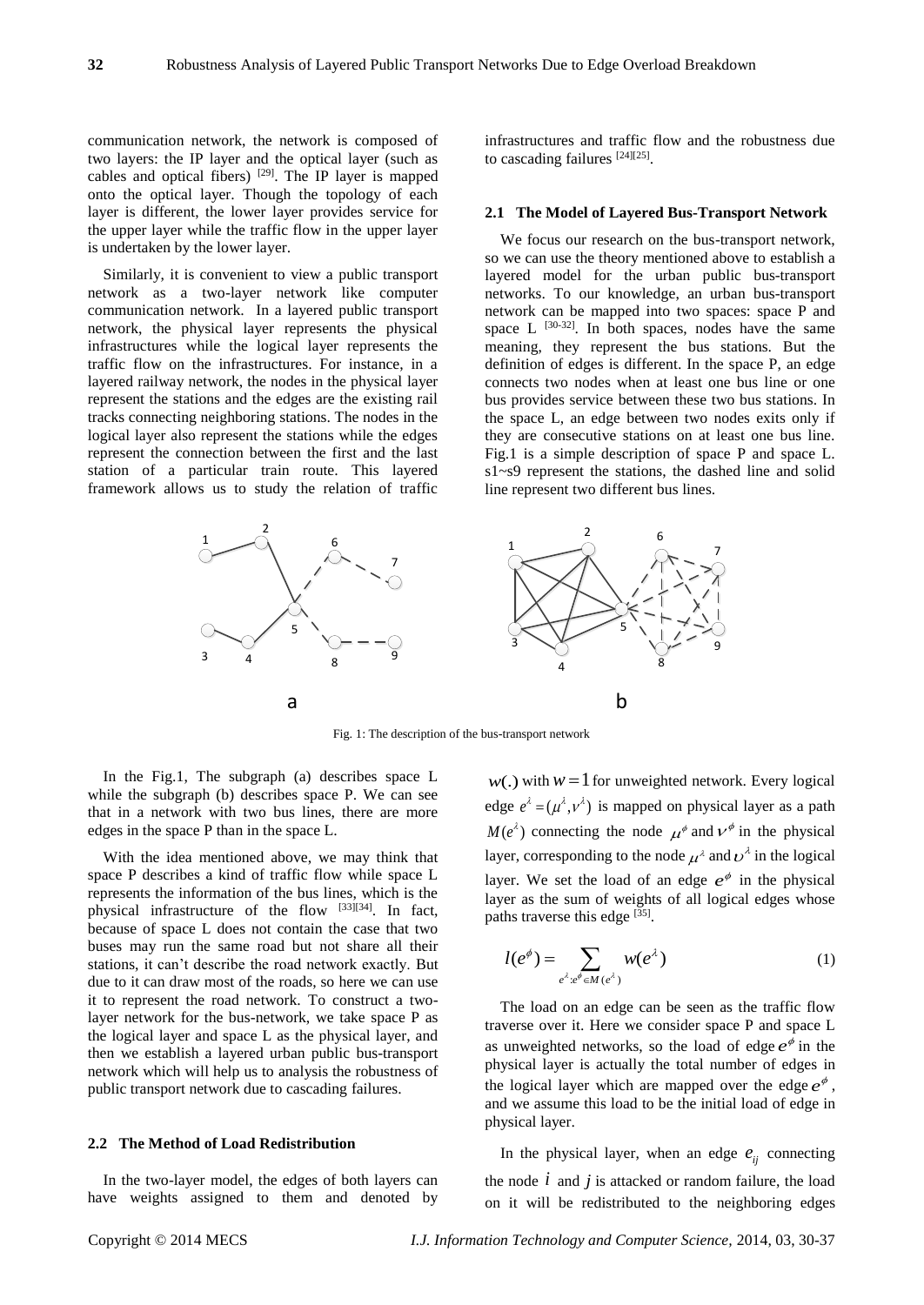connecting to the ends of the edge  $e_{ij}$ . In the actual public bus-transport networks, an edge broken will trigger the broken of the edges which are belong to the same bus line with the broken edge. Here we just consider the case that all the neighbor edges of the broken edge can receive additional load which is redistributed by the broken edge.

The additional load received by any a neighbor edge

$$
e_{im}
$$
 is proportional to its initial load [36-38].  

$$
\Delta L_{im} = L_{ij} L_{im} / (\sum_{a \in \Gamma i} L_{ia} + \sum_{b \in \Gamma j} L_{jb})
$$
 (2)

Where  $e_{ij}$  is the attacked edge,  $L_{ij}$  represents the load on the edge  $e_{ij}$  ,  $\Gamma_i$  represents the set of neighbor nodes of the node  $i$  while  $\Gamma_j$  represents the set of neighbor nodes of the node  $j$ .  $\Delta L_{im}$  is the initial load received by edge  $e_{im}$  .

Once an edge in one network is broken after it is attacked or random failure, if the load on this edge is relatively low, when the load is redistributed the neighbor edges will also receive low additional load. After receive the additional load, the total load on one of the neighbor edge may not exceed its capacity, and this case will not trigger cascading failures. But if the load on the edge which is attacked or random failure is relatively high, after the neighbor edges receive the additional load redistributed from the broken edge, its total load may exceed its capacity. This case will result in the further distribution of the load and may trigger cascading failures of the whole network. Fig.2 illustrates load redistribution of an edge  $e_{ij}$  after it is attacked or random failure.



Fig. 2: Illustration of load redistribution

In the Fig.2, when an edge  $e_{ij}$  is attacked or random failure, the load on it is redistributed to the neighboring

edges connecting to both ends of the edge  $e_{ij}$  as showed in the figure. Among these neighboring edges, edges with high initial load will receive more additional load. If the total load on a neighboring edge after it receives the additional load exceeds its capacity, it will be broken.

If we don't take into account the cost, the cascading failure can be avoided by assigning extremely high capacity to edges. However, we must consider the cost in the actual situation, because the cost is too high we can't assign enough capacity to the edges, so the capacity is limited by cost. In the Motter-Lai [26][39] model, for the case of cascading failure caused by the broken of the nodes, the capacity of a node is proportional to its initial load. In the case of cascading failure caused by the broken of the edges, we use  $C_{ij}$  to

represent the capacity of the edge  $e_{ij}$ . For simplicity, we assume the capacity is proportional to the initial load of the edge, and then we can rewrite the equation for the edges in the following form.

$$
C_{ij} = (1 + \alpha)L_{ij}, i, j = 1, 2, \dots N
$$
 (3)

Where  $\alpha \ge 0$  is a control parameter which represents the additional cost that is needed to deal the additional load and to protect the edges. Due to the limitation of capacity of every edge, for one of the neighbor edge, if the expression  $L_{im} + \Delta L_{im} > (1 + \alpha) L_{im}$  is true, then the edge can't undertake the additional load and it will be broken. This case will lead the load on the broken edge redistribute to the neighboring edges and may trigger the broken of other edges. Only if all the loads on the edges are lower than its capacity, the cascading process ends.

We focus on the effect on the whole network caused by attacking only one edge of the network. At first we remove an edge in the physical layer, and here we choose to remove the edge with the highest load. To measure the robustness of the network and the avalanche size caused by attacking the edge  $e_{ij}$ , we use  $S_{ij}$  to represent the number of the invalid edges in the physical layer. It is obviously that  $0 \leq S_{ij} < N-1$ , where *N* represents the total number of nodes. To quantify the effect on the whole network, we adopt the normalized avalanche size.

$$
S = \frac{\sum_{ij \in A} S_{ij}}{(N_A(N-1))}
$$
 (4)

Where,  $A$  and  $N_A$  respectively represent the set and the number of the attacked edges.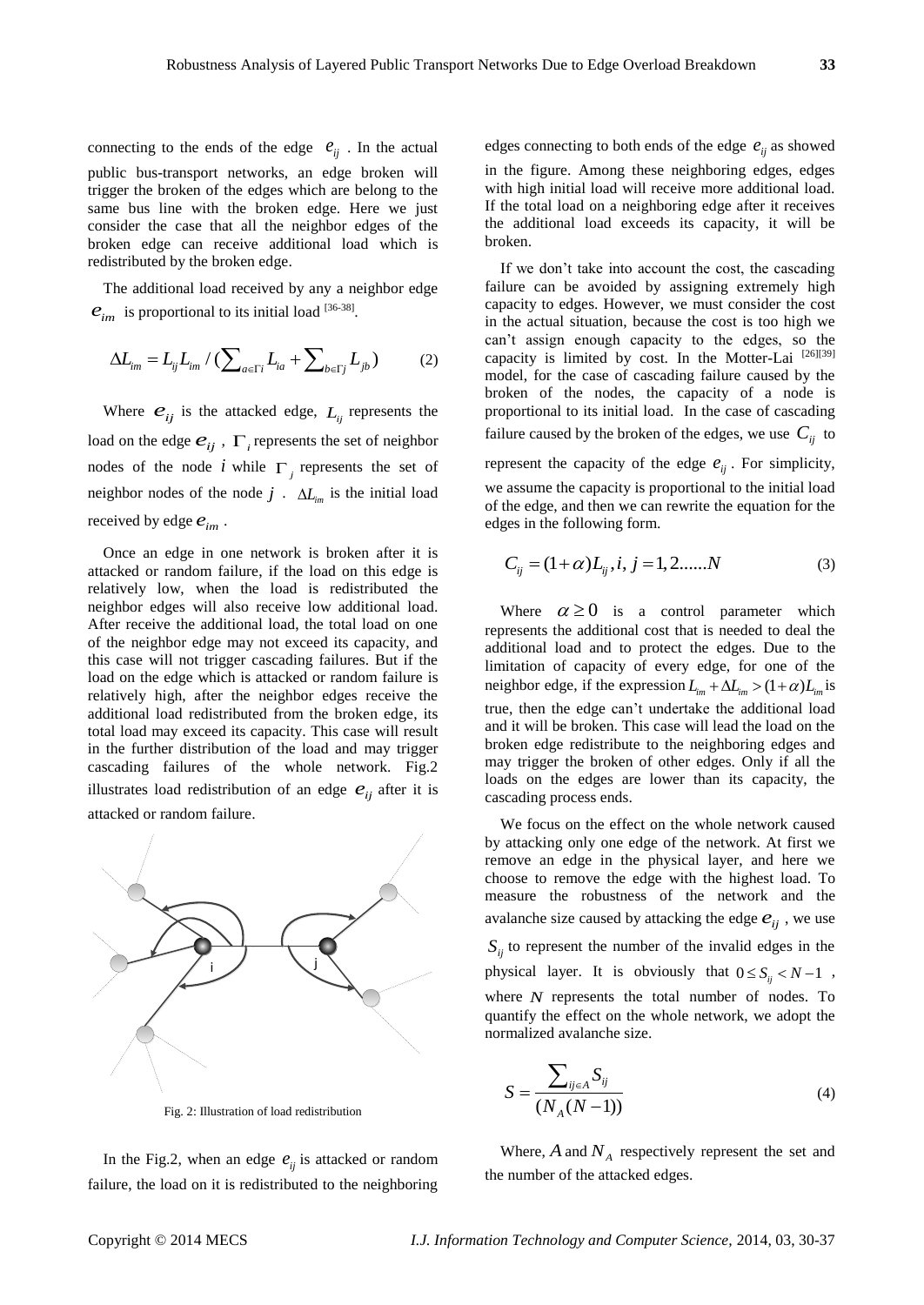Obviously, the smaller the value of the avalanche size  $S$ , the stronger robustness of the whole network due to cascading failures. If the control parameter  $\alpha$  is large enough which means that each edge has enough power to deal with the additional load, then the removal of any edge will not lead to cascading failures. So there is a critical value  $\alpha_c$ , as  $\alpha \geq \alpha_c$ , the cascading failure will not appear, the network keep its function. When  $\alpha < \alpha_c$ , the broken of some edges will trigger the whole network collapse. Here  $\alpha_c$  is an important parameter to measure the robustness of the network; it represents the minimum value of the capacity of an edge to avoid cascading failures. Obviously, the smaller is the value of  $\alpha_c$ , the stronger robust is the network.

# **III. Simulation and Analysis**

In the process of the actual transportation of people's daily life, the congestion of some sections of the bus line will diffuse to their neighbor sections. As mentioned above, in the Load-Capacity model of edges, every edge has a load capacity, when the load on it exceeds its capacity, cascading failures may appear in the network which will result in the collapse of the whole network. In the research of public bus-transport network, we introduce a model which considers the congestion on the bus line and the Load-Capacity of edges.

To verify our model, we choose the public transport network of three major cities in China. The cities are Beijing, Shanghai and Hangzhou. The data of these three networks are showed in Table.1.

Table 1: The data of public bus-transport networks of three major cities in China

| <b>City</b> | SN   | <b>RN</b> | AS    | AL.  |
|-------------|------|-----------|-------|------|
| Beijing     | 7864 | 1308      | 27.51 | 4.55 |
| Shanghai    | 5931 | 842       | 22.52 | 3.38 |
| Hangzhou    | 2750 | 509       | 20.34 | 4.19 |

In the Table 1, SN represents the total account of stations; RN represents the total account of bus lines. AS represents the average number of stations belongs to one bus line. AL represents the average number of bus lines which traverse the same bus station.

We map these three public bus-transport networks on space P and space L respectively, and then we can obtain layered networks in which the logical layer is space P while the physical layer is space L. As mentioned above, the load on an edge in the physical layer is represented by the total weights of the edges in the logical layer which are mapped onto it. We focus on the cascading failures caused by removal of the edge with the highest load in the physical layer and adopt the

normalized avalanche size  $S$  to measure the robustness of the networks.

Before we simulate the effect of removal the edge with the highest load on the whole network, we try to predict what will happen by studying the load distribution in the physical layer. The load in the physical layer is an important parameter to research the cascading failures in the network. Obviously, the higher the load on an edge in the physical layer, the more it destroyes the network when it is removed. If the load is distributed evenly, the removal of the edges may not trigger cascading failures. But if the load is distributed very unevenly, the removal of the highly loaded edges will cause the whole network to be damaged. In Fig.3 we present the load distribution in three layered public bus-transport networks we studied. In each case, the load distribution is right-skewed. This means that there are some edges in the physical layer which carry higher load than others, so removal of these edges will affect the whole network.

Next, we simulate cascading failures after removal of the edge with the highest load. Fig.4 shows the avalanche size of physical layer of three transport network with different control parameter. From this, we can indicate that a bigger control parameter corresponds to a stronger bus-transport network.



Copyright © 2014 MECS *I.J. Information Technology and Computer Science,* 2014, 03, 30-37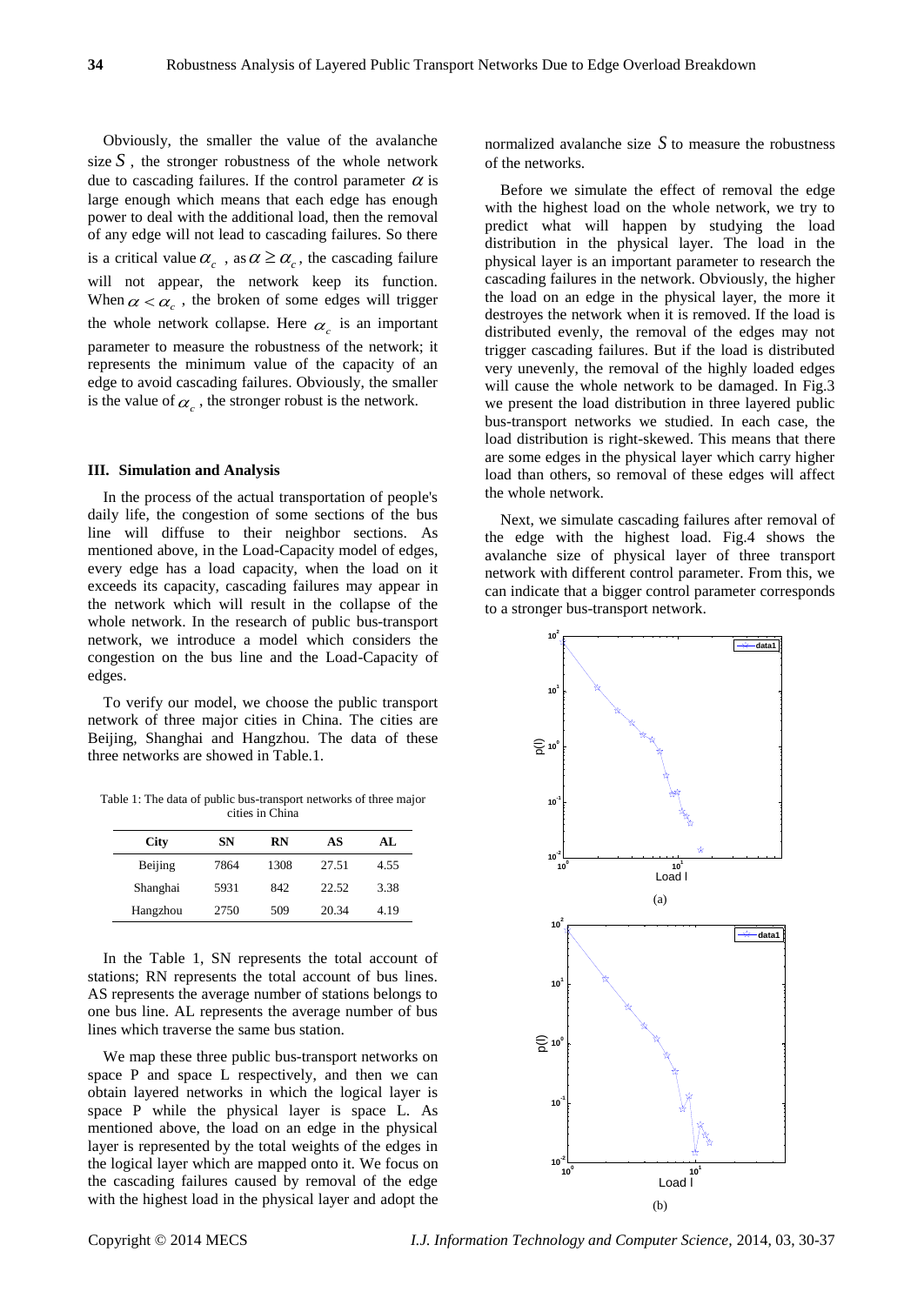

Fig. 3: The load distribution in three cities. (a) The load distribution of city Hangzhou. (b) The load distribution of city Shanghai. (c) The load distribution of city Beijing

From these figures, we indicate that with the increase of the control parameter, the avalanche size decrease after removal the edge with the highest load. But because edge with more load than others exists in these networks, so removal of it bounds to cause the cascading failure of the network.





Fig. 4: The simulation result of three cities. (a) The normalized avalanche size in city Hangzhou. (b) The normalized avalanche size in city Shanghai. (c) The normalized size in city Beijing

#### **IV. Conclusion**

In urban public bus-transport network under the condition of high load and easy to appear emergencies, how to effectively improve the robustness of urban public transport network is a problem need to be urgently solved. The failure of some sections of the line causes the increase of the load of other sections, potentially make other sections to be overload and influence their functions.

With the redistribution, the failure diffuses to the whole network and leads to more damages. This will reduce the capacity and efficiency of the urban public bus-transport network.

In the layered public bus-transport network, the physical layer undertakes the traffic flow of the logical layer as the load of its edges. In the physical layer, the sections with high load may exceed their capacity, this will lead them to be broken and lead to the redistribution of their load to the neighbor sections. After the neighbor sections receive the additional load, if the total loads beyond their capacity, it will trigger more edges to be broken. The traffic flow in the logical layer affect the load distribution of the physical layer, if we can properly increase the capacity of the road, it will reduce the probability of cascading failure of the transport network. So it has a realistic significance to study the robustness of the layered public transport network.

#### **Acknowledgement**

The work is supported by the National Natural Science Foundation of China under Grant No. 61374152, the commonweal application technique research project of Zhejiang Province under Grant No. 2012C23126.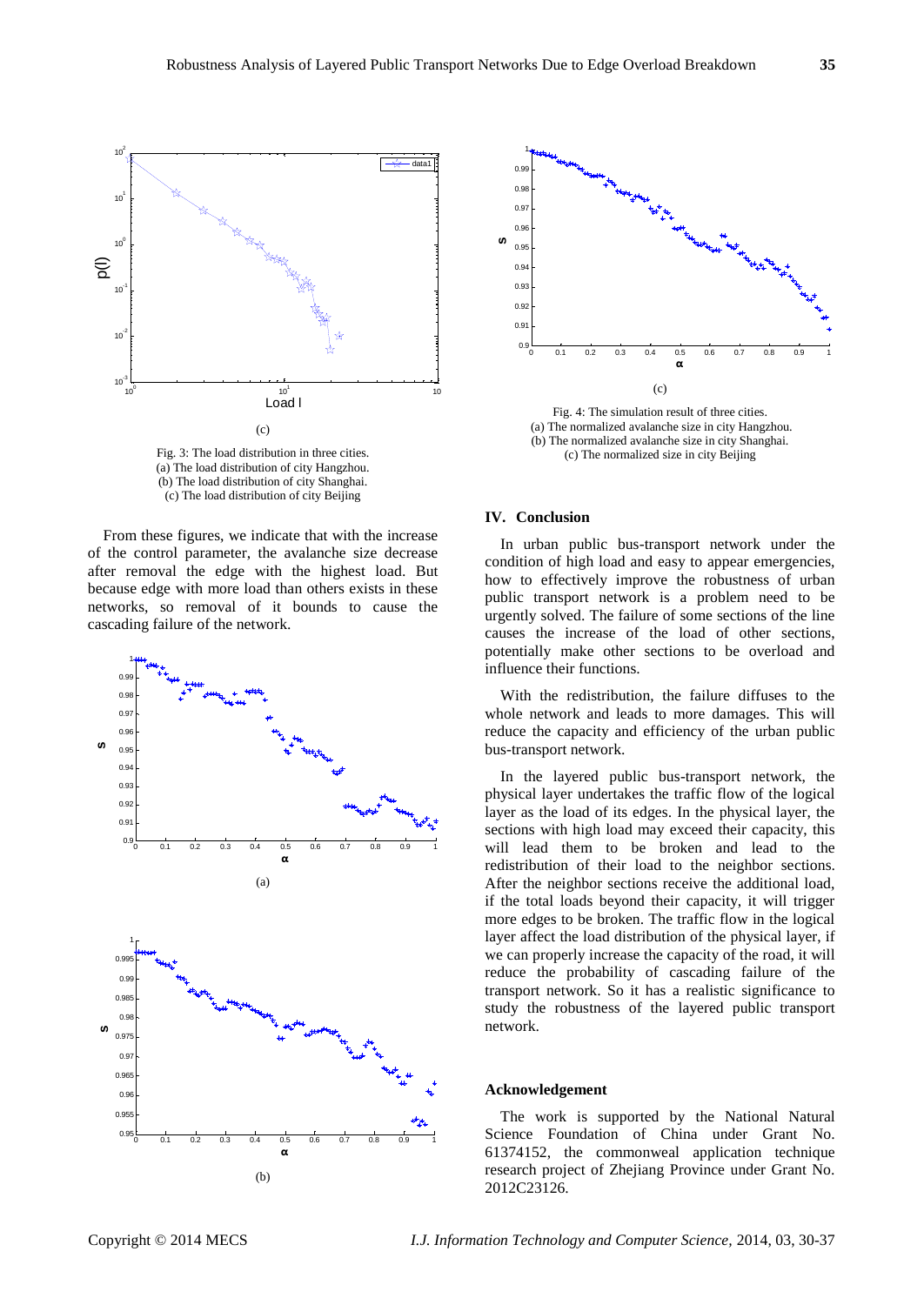#### **References**

- [1] S.H.Strogatz, Exploring complex networks, Nature 410 (2001) 268.
- [2] A.-L.Barabasi, R.Albert, H.Jeong, Statistical Mechanics and its applications, Physica A 281 (2000) 69.
- [3] A.-L.Barabasi, R.Albert, H.Jeong, Mean-field theory for scale-free random networks, Physica A 272 (1999) 173.
- [4] D.J.Watts, S.H.Strogatz, Collective dynamics of small-world networks, Nature 393 (1998) 440.
- [5] [5] D. WATTS, S. Strogatz, Collective dynamics of small-world networks, Nature, 393 (1998) 440.
- [6] A.-L. Barab ási, R. Albert, Emergence of scaling in random networks, Science, 286 (1999), 509-51.
- [7] R. Albert, H. Jeong, A.-L. Barabási, Error and attack tolerance of complex networks, Nature, 406 (2000), 378-381.
- [8] Cohen R, Erez K, Shlomo Havlin, Resilience of the internet to random breakdowns, Phys.Rev.Lett, 85 (2000) 4626-4628.
- [9] Cohen R, Erez K, Shlomo Havlin, Breakdown of the internet under intentional attack, Phys.Rev.Lett, 86 (2001) 3682-3685.
- [10] Petter Holme, Beom Jun Kim, Chang No Yoon, Seung Kee Han, Attack vulnerability of complex networks, Phys. Rev. E, 65 (2002) 056109.
- [11] X.Xu, J.Hu, F.Liu, L.Liu, Scaling and correlations in three bus-transport networks of China, Physica A, 374 (2007) 441.
- [12] P.Sen, S.Dasgupta, A.Chatterjee, P.A.Sreeram, G.Mukherjee, S.S.Manna, Small-world properties of the Indian railway network, Phys. Rev. E, 67 (2003) 036106
- [13] K.A.Seaton, L.M.Hackett, Stations, trains, and small-world networks, Physica A, 339 (2004) 635.
- [14] R.Guimer'a, L.A.N. Amaral, Modeling the worldwide airport network, Eur.Phys.J.B, 38 (2004) 381.
- [15] W.Li, X.Cai, Statistical analysis of airport networks of China, Phys.Rev.E, 69 (2004) 046106.
- [16] M.Marchiori, V.Latora, Harmony in the smallworld, Physica A, 285 (2000) 539.
- [17] V.Latora, M.Marchiori, Efficient behavior of small-world networks, Phys.Rev.Lett, 87 (2001) 198701.
- [18] V.Latora, M.Marchiori, Is the Boston subway a small-world network? Physica A, 314 (2002) 109.
- [19] J.Sienkiewicz, J.A.Ho Lyst, Public transport systems in Poland: from Bialystok to Zielona Gora

by bus and tram using universal statistics of complex networks, arXiv:physics/0503099,2005.

- [20] C.Ferber, Y.Holovatch, V.Palchykov, Scaling in public transport networks, arXiv:condmat/0501296.
- [21] Wu J J, Gao Z Y, Sun H J, Urban transit system as a scale free network, Modern Physics Letters B, 18 (2004) 1043.
- [22] Ferber C V, Holovateh T, Holovatch Y, Attack vulnerability of public transport networks,Traffic and Granular flow, 07 (2009) 721-731.
- [23] Schafe M, Scholz J, Greiner M, Proactive robustness control of heterogeneously loaded networks, Phys.Rev.Lett, 96(2006)108701.
- [24] M.Kurant, P.Thiran, Layered Complex Networks, Phys.Rev.Lett, 96 (2006) 138701.
- [25] M.Kurant, P.Thiran, Error and attack tolerance of layered complex networks, Phys.Rev.E, 76 (2007) 026103.
- [26] Motter A E, Nishikawa T, Lai Y C, Cascade-based attacks on complex networks, Phys.Rev.E, 66 (2002) 065102.
- [27] Holme P,Kim B J, Vertex overload breakdown in evolving networks, Phys.Rev.E, 65 (2002) 066109.
- [28] Crucitti P,Latora V, Marchiori M, Model for cascading failures in complex networks, Phys.Rev.E, 69 (2004) 045104.
- [29] Y.Zhuo, Y.F.Peng, C.Liu, Y.K.Liu, Traffic dynamics on layered complex networks, Physica A, 390 (2011) 2401.
- [30] C.vonFerber, T.Holovatch, Yu.Holovatch, V.Palchykov, Network harness: Metropolis public transport, Physica A, 380 (2007) 585.
- [31] X.Xu, J.Hu, F.Liu, L.Liu, Scaling and correlations in three bus-transport networks of China, Physica A, 374 (2007) 441.
- [32] Y.Z.Chen, N.Li, D.-R.He, A study on some urban bus transport networks, Physica A, 76 (2007) 747.
- [33] S.-R.Zou, T.Zhou, A.-F.Liu, X.-L.Xu, and D.- R.He, Topological relation of layered complex networks Phys.Lett.A, 374 (2010) 4406.
- [34] X.H.Yang, B.Wang, W.L.Wang, Y.X.Sun, Research on some bus transport networks with random overlapping cliquestructure, Communications in Theoretical Physics 50(5)(2008) 1249–1254.
- [35] Wang, W.X.Chen, G.R, Universal robustness characteristic of weighted networks against cascading failure, Phys.Rev.E, 77 (2008) 026101.
- [36] WANG Jian-wei, RONG Li-li, Edge-based-attack induced cascading failures on scale-free networks, Physica A, 388 (2009) 731-1737.